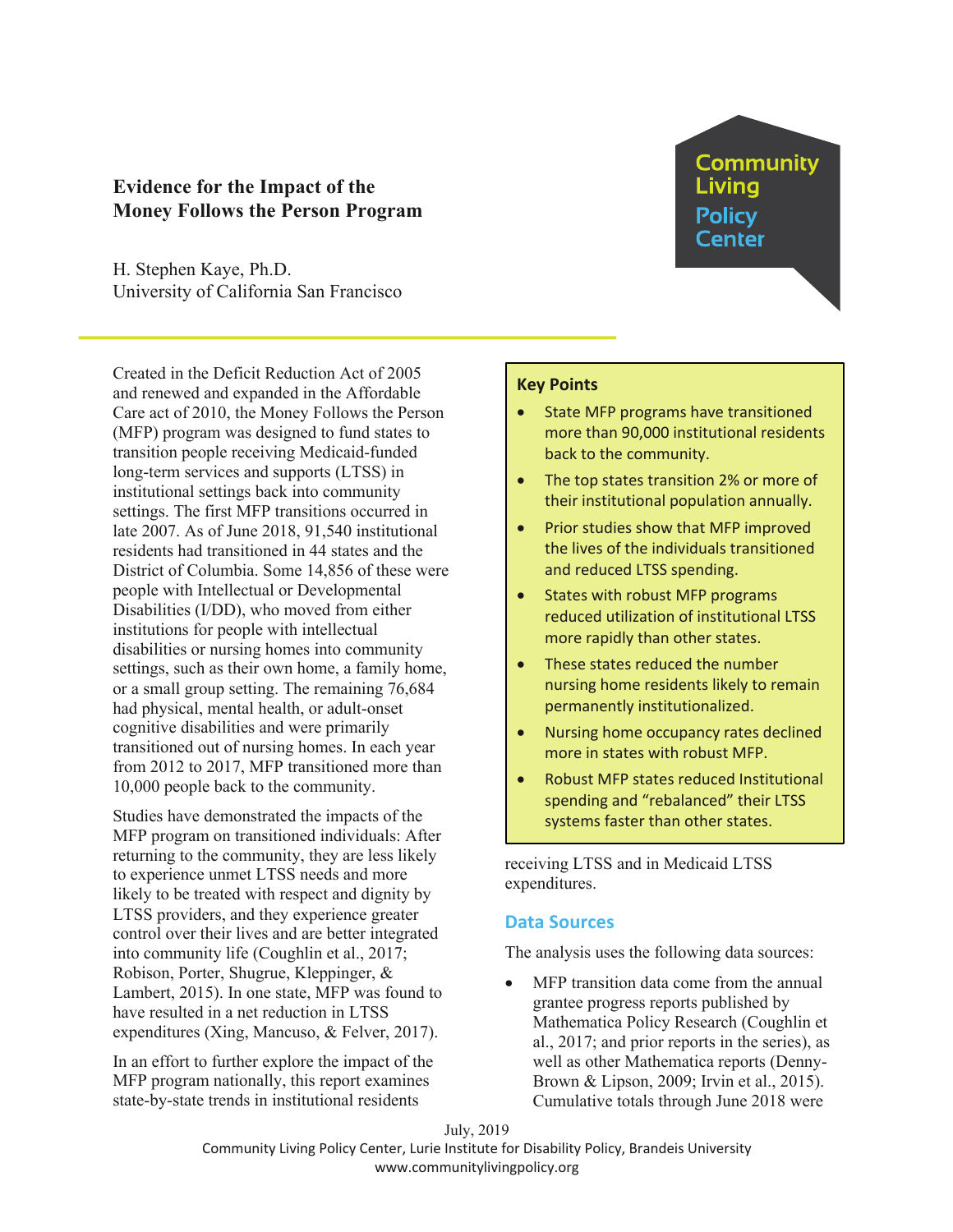supplied by the Centers for Medicare and Medicaid Services (CMS) via email; to estimate the number of transitions in 2017, the difference between these numbers and the 2016 cumulative total was multiplied by 2/3.

- Data on LTSS institutional residents in each state come from three distinct sources:
	- o CMS's CASPER database of nursing home resident characteristics and other data, along with its precursor, OSCAR; tabulations of resident numbers and selected characteristics are obtained from the Kaiser Family Foundation (Harrington, Carrillo, Garfield, Musumeci, & Squires, 2018; Kaiser Family Foundation, 2019) and the University of California San Francisco (Harrington, Carrillo, Dowdell, Tang, & Woleslagle Blank, 2011).
	- o CMS tabulations of nursing home resident characteristics from the Minimal Data Set (MDS) National Repository (Centers for Medicare & Medicaid Services, 2019b).
	- o Data on residents in Intermediate Care Facilities for Individuals with Intellectual Disabilities (ICF/IID) obtained from the Residential Information Systems Project (RISP) at the University of Minnesota (Larson et al., 2018; and prior reports in the series; additional data from the RISP team).
- LTSS expenditure data come from:
	- o Annual reports from IBM Watson Health and its predecessor, Truven (Eiken, Sredl, Burwell, & Amos, 2018; and prior reports in the series).
	- o Data from CMS's Medicaid Budget and Expenditure System (MBES) on bulk "supplemental payments" paid to states apart from reimbursements for institutional services delivered (Centers for Medicare & Medicaid Services, 2019a). These data are available for fiscal years beginning in 2010. For states that bill CMS for these supplemental payments, these are included as part of reported nursing home or ICF/IID expenditures, but do not reflect the costs of actual services.

Occasionally, state data on residents and LTSS expenditures is reported incompletely or inconsistently from year to year, or missing during certain years. This analysis substitutes interpolated, extrapolated, or trend-smoothed values for missing data, data known to be incomplete, or data reflecting unreasonably large year-to-year variations.

# **Analysis**

Separate analyses were conducted for people with and without I/DD. For each population, states were classified into three groups of 17 states (including DC) labeled as High, Medium, and Low/Non-MFP states. The classification was based on the annual number of MFP transitions divided by the state population, averaged over the years 2012 through 2017. The High and Medium MFP states can together be considered as having robust MFP programs.

In the non-I/DD analysis, the institutional population comprises nursing home residents not identified as having intellectual disabilities (ID). Total nursing home expenditures were analyzed (it is not possible to distinguish expenditures by target group within nursing homes), and the analysis of the percentage of LTSS expenditures going to home and community-based services (HCBS) includes all HCBS programs not specifically targeted to people with I/DD. Expenditures on home health programs are often included as HCBS, but this analyses excludes home health.

For the I/DD analysis, the institutional population combines people living in ICF/IID with the small fraction of nursing home residents identified as having ID. The analysis of institutional expenditures focuses solely on ICF/IID. HCBS is limited to programs specifically targeting people with I/DD, mostly  $1915(c)$  waivers.

For both populations, bulk "supplemental payments" were subtracted from reported institutional expenditures, because they reflect creative accounting on the part of the states rather than actual LTSS provided. These supplemental payments represented 2.0 percent of reported nursing home expenditures in 2010, increasing to 5.4 percent by 2016.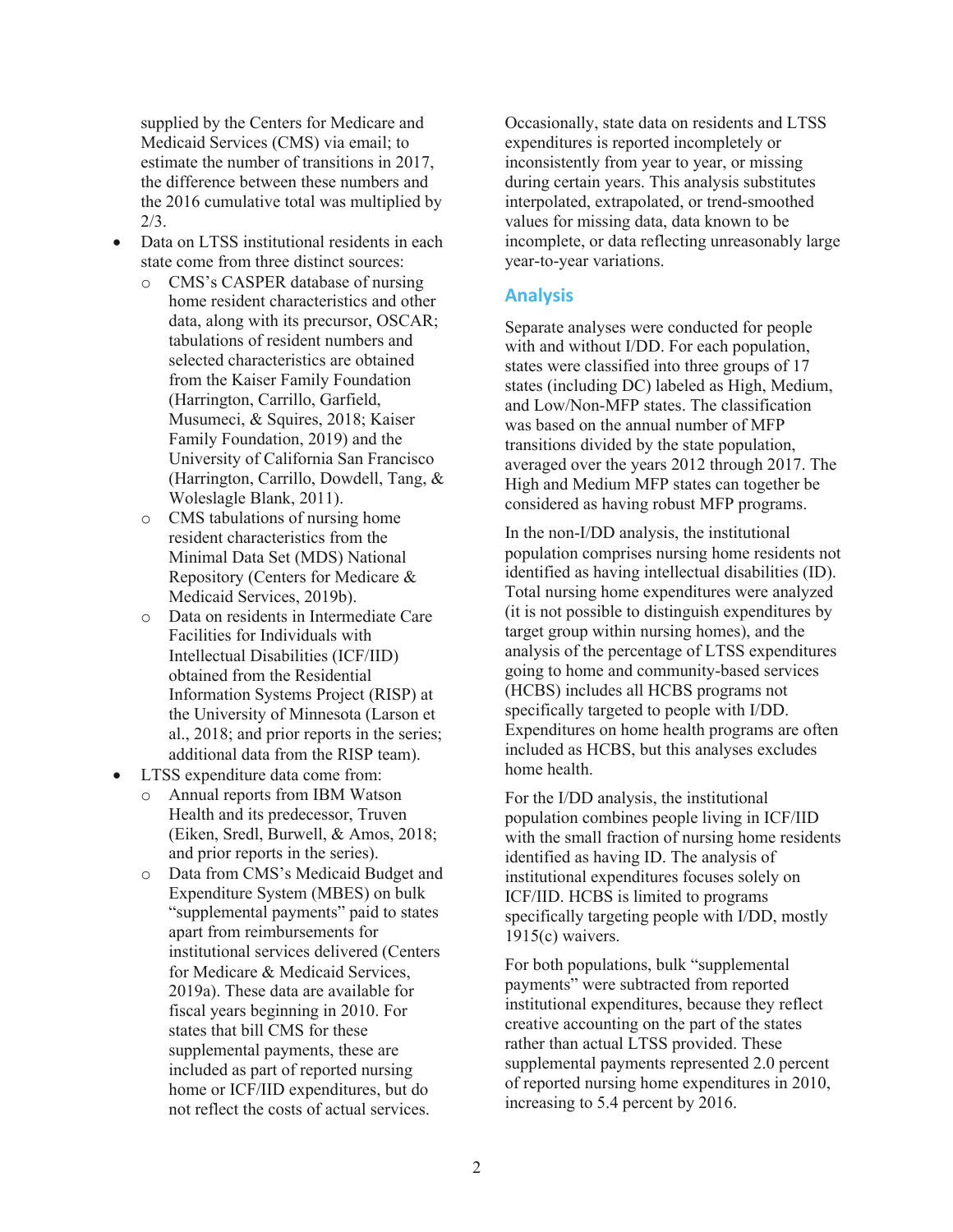|                      | Transi           | <b>Transitions for people w/o I/DD</b> |            |                       |                   |                  | <b>Transitions for people with I/DD</b> |                         |                   |  |
|----------------------|------------------|----------------------------------------|------------|-----------------------|-------------------|------------------|-----------------------------------------|-------------------------|-------------------|--|
| <b>State</b>         | -tions           | $\#$                                   | Rate* Rank |                       | $Group^{\dagger}$ | $\#$             | Rate*                                   | Rank                    | $Group^{\dagger}$ |  |
| Alabama              | 162              | 162                                    | 0.5        | 42                    | Low/Non           | $\boldsymbol{0}$ | 0.00                                    | 38‡                     | Low/Non           |  |
| Alaska               | $\boldsymbol{0}$ | $\boldsymbol{0}$                       | $0.0\,$    | $45^{\ddagger}$       | Low/Non           | $\boldsymbol{0}$ | $0.00\,$                                | $38^{\ddagger}$         | Low/Non           |  |
| Arizona              | $\boldsymbol{0}$ | $\boldsymbol{0}$                       | $0.0\,$    | $45^{\ddagger}$       | Low/Non           | $\boldsymbol{0}$ | 0.00                                    | $38^{\ddagger}$         | Low/Non           |  |
| Arkansas             | 899              | 440                                    | 2.2        | 28                    | Medium            | 459              | 2.04                                    | $\overline{2}$          | High              |  |
| California           | 4,132            | 3,050                                  | 0.9        | 38                    | Low/Non           | 1,082            | 0.18                                    | 30                      | Medium            |  |
| Colorado             | 367              | 319                                    | $0.8\,$    | 39                    | Low/Non           | 48               | 0.13                                    | 33                      | Medium            |  |
| Connecticut          | 4,538            | 4,289                                  | 15.4       | $\mathbf{1}$          | High              | 249              | 1.01                                    | $10\,$                  | High              |  |
| Delaware             | 328              | 299                                    | 4.3        | 14                    | High              | 29               | 0.16                                    | 31                      | Medium            |  |
| District of Columbia | 319              | 213                                    | 4.3        | 13                    | High              | 106              | 0.36                                    | 23                      | Medium            |  |
| Florida              | $\boldsymbol{0}$ | $\boldsymbol{0}$                       | $0.0\,$    | $45^{\ddagger}$       | Low/Non           | $\boldsymbol{0}$ | $0.00\,$                                | $38^{\ddagger}$         | Low/Non           |  |
| Georgia              | 3,991            | 3,359                                  | 3.9        | 17                    | High              | 632              | 0.39                                    | 21                      | Medium            |  |
| Hawaii               | 612              | 597                                    | 5.1        | 9                     | High              | 15               | 0.10                                    | 35                      | Low/Non           |  |
| Idaho                | 524              | 446                                    | 4.0        | 15                    | High              | 78               | 0.79                                    | 13                      | High              |  |
| Illinois             | 3,177            | 2,853                                  | 3.1        | 22                    | Medium            | 324              | 0.51                                    | 17                      | High              |  |
| Indiana              | 2,128            | 2,017                                  | 3.7        | 18                    | Medium            | 111              | 0.28                                    | 26                      | Medium            |  |
| Iowa                 | 611              | 62                                     | 0.3        | 44                    | Low/Non           | 549              | 1.97                                    | $\mathfrak{Z}$          | High              |  |
| Kansas               | 1,728            | 1,454                                  | 5.9        | 6                     | High              | 274              | 0.79                                    | 12                      | High              |  |
| Kentucky             | 731              | 528                                    | 1.2        | 35                    | Low/Non           | 203              | 0.30                                    | 25                      | Medium            |  |
| Louisiana            | 2,635            | 2,199                                  | 6.5        | 5                     | High              | 436              | 1.10                                    | $8\,$                   | High              |  |
| Maine                | 124              | 124                                    | 1.4        | 34                    | Medium            | $\boldsymbol{0}$ | $0.00\,$                                | $38^{\ddagger}$         | Low/Non           |  |
| Maryland             | 3,098            | 2,777                                  | 4.6        | 12                    | High              | 321              | 0.39                                    | 22                      | Medium            |  |
| Massachusetts        | 2,151            | 2,097                                  | 5.0        | 10                    | High              | 54               | 0.11                                    | 34                      | Medium            |  |
| Michigan             | 3,256            | 3,256                                  | 3.5        | 21                    | Medium            | $\boldsymbol{0}$ | 0.00                                    | $38^{\ddagger}$         | Low/Non           |  |
| Minnesota            | 452              | 413                                    | 1.0        | 37                    | Low/Non           | 39               | 0.09                                    | 37                      | Low/Non           |  |
| Mississippi          | 551              | 311                                    | 1.6        | 31                    | Medium            | 240              | 1.32                                    | 5                       | High              |  |
| Missouri             | 1,680            | 1,293                                  | 2.6        | 24                    | Medium            | 387              | 0.60                                    | 16                      | High              |  |
| Montana              | 151              | 128                                    | 1.9        | 29                    | Medium            | 23               | 0.36                                    | 24                      | Medium            |  |
| Nebraska             | 640              | 559                                    | 3.9        | 16                    | High              | 81               | 0.24                                    | 29                      | Medium            |  |
| Nevada               | 366              | 339                                    | 1.8        | 30                    | Medium            | 27               | 0.15                                    | 32                      | Medium            |  |
| New Hampshire        | 308              | 293                                    | 2.4        | 25                    | Medium            | 15               | 0.09                                    | 36                      | Low/Non           |  |
| New Jersey           | 2,482            | 1,633                                  | 2.4        | 27                    | Medium            | 849              | 1.25                                    | 6                       | High              |  |
| New Mexico           | $\boldsymbol{0}$ | $\boldsymbol{0}$                       | $0.0\,$    | $45^{\ddagger}$       | Low/Non           | $\boldsymbol{0}$ | $0.00\,$                                | $38^{\ddagger}$         | Low/Non           |  |
| New York             | 3,166            | 2,598                                  | 1.5        | 33                    | Medium            | 568              | 0.44                                    | 19                      | Medium            |  |
| North Carolina       | 905              | 548                                    | 0.7        | 40                    | Low/Non           | 357              | 0.44                                    | 20                      | Medium            |  |
| North Dakota         | 422              | 284                                    | 5.3        | $\boldsymbol{7}$      | High              | 138              | 2.16                                    | $\,1$                   | High              |  |
| Ohio                 | 13,070           | 11,150                                 | 12.6       | $\overline{2}$        | High              | 1,920            | 1.73                                    | $\overline{\mathbf{4}}$ | High              |  |
| Oklahoma             | 778              | 465                                    | 1.1        |                       | 36 Low/Non        | 313              | 1.03                                    | $\mathbf{9}$            | High              |  |
| Oregon               | 306              | 256                                    | 0.0        | 45‡                   | Low/Non           | 50               | 0.00                                    | $38^{\ddagger}$         | Low/Non           |  |
| Pennsylvania         | 3,370            | 3,054                                  | 2.4        | 26                    | Medium            | 316              | 0.28                                    | 27                      | Medium            |  |
| Rhode Island         | 350              | 350                                    | 5.0        | 11                    | High              | $\boldsymbol{0}$ | 0.00                                    | $38^{\ddagger}$         | Low/Non           |  |
| South Carolina       | 117              | 117                                    | 0.3        | 43                    | Low/Non           | $\boldsymbol{0}$ | 0.00                                    | 38 <sup>†</sup>         | Low/Non           |  |
| South Dakota         | 145              | 96                                     | 1.5        | 32                    | Medium            | 49               | 0.83                                    | 11                      | High              |  |
| Tennessee            | 2,381            | 2,271                                  | 5.2        | $\,$ $\,$             | High              | 110              | 0.27                                    | 28                      | Medium            |  |
| Texas                | 12,533           | 9,708                                  | 3.5        | 20                    | Medium            | 2,825            | 0.65                                    | 15                      | High              |  |
| Utah                 | $\boldsymbol{0}$ | $\boldsymbol{0}$                       | $0.0\,$    | $45^{\ddagger}$       | Low/Non           | $\boldsymbol{0}$ | $0.00\,$                                | 38 <sup>†</sup>         | Low/Non           |  |
| Vermont              | 367              | 367                                    | 8.9        | $\overline{4}$        | High              | $\boldsymbol{0}$ | 0.00                                    | $38^{\ddagger}$         | Low/Non           |  |
| Virginia             | 1,404            | 532                                    | 0.6        | 41                    | Low/Non           | 872              | 1.23                                    | $\tau$                  | High              |  |
| Washington           | 7,889            | 7,407                                  | 12.5       | 3                     | High              | 482              | 0.77                                    | 14                      | High              |  |
| West Virginia        | 340              | 340                                    | 2.7        | 23                    | Medium            | $\boldsymbol{0}$ | 0.00                                    | $38^{\ddagger}$         | Low/Non           |  |
| Wisconsin            | 1,856            | 1,631                                  | 3.7        | 19<br>$45^{\ddagger}$ | Medium            | 225              | 0.50                                    | 18                      | Medium            |  |
| Wyoming              | $\boldsymbol{0}$ | $\boldsymbol{0}$                       | 0.0        |                       | Low/Non           | $\boldsymbol{0}$ | 0.00                                    | 38 <sup>†</sup>         | Low/Non           |  |
| <b>United States</b> | 91,540           | 76,684                                 | 2.9        |                       |                   | 14,856           | 0.48                                    |                         |                   |  |

**Table 1. Total number transitioned, average annual transitions per 100,000 population, and state rank and classification, for transitions of people without and with I/DD**

\*2012–17 average # transitioned per 100,000 state pop. † Classification based on MFP transition rate. ‡ Tie.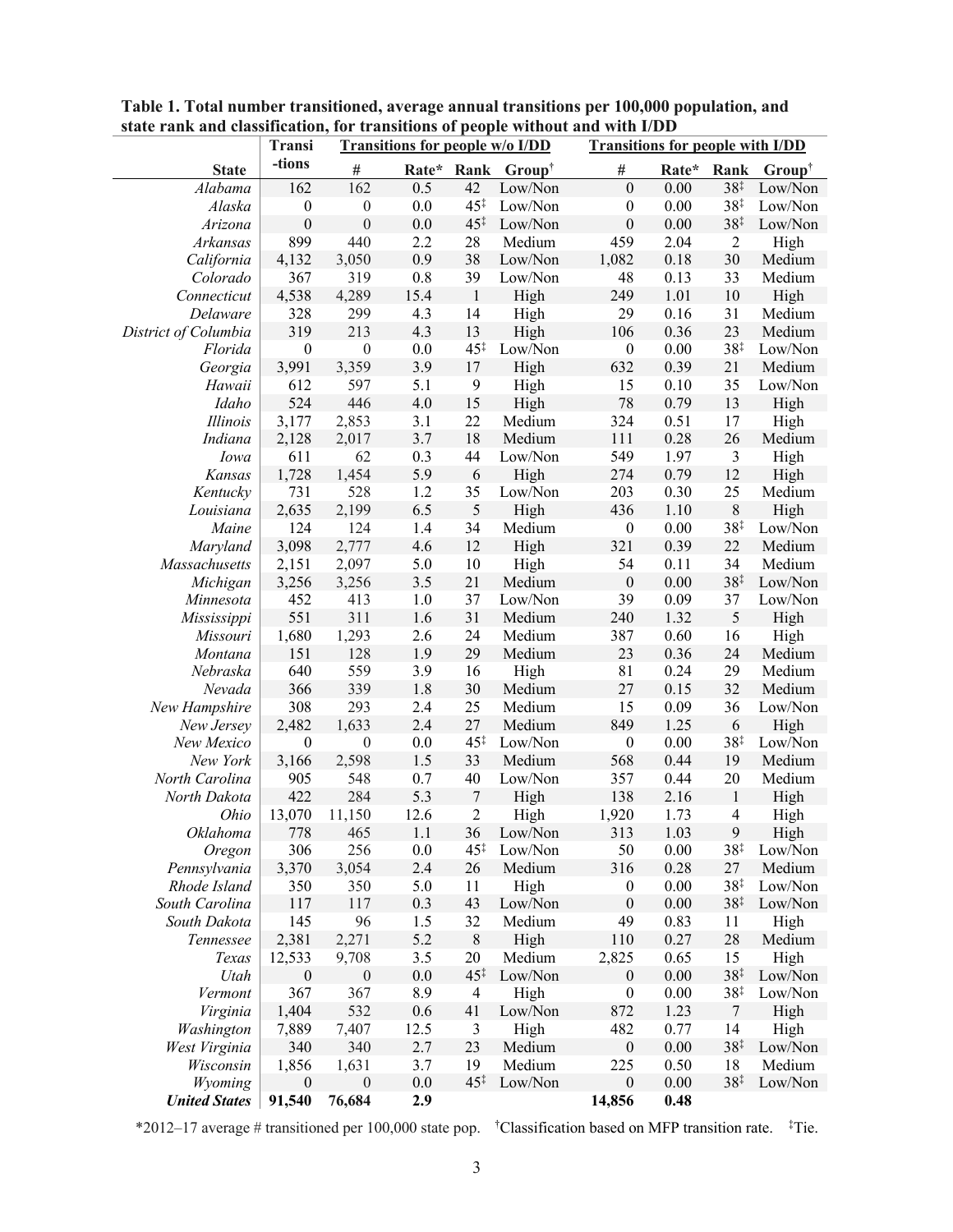Per capita expenditures were obtained by subtracting the supplemental payments from total reported expenditures, and then dividing by the state population, obtained from the Census Bureau. These figures were then adjusted for inflation in the cost of medical care services, using data from the Bureau of Labor Statistics.

## **Results**

The number of transitions in each population category (non-I/DD versus I/DD), the number per 100,000 population (averaged over 2012– 17), and the state's rank and classification are shown in Table 1. The Low/Non-MFP category includes the 6 states that never implemented an MFP program (AK, AZ, FL, NM, UT, and WY), plus Oregon, which had an early MFP program but then discontinued it; for I/DD, this category also includes 7 states (AL, ME, MI, RI, SC, VT, WV) that operated programs but reported zero transitions of people with I/DD. Also included are the lowest-ranking states reporting a nonzero number of transitions in each population group.

Note that there are substantial differences in state rankings and classifications for non-I/DD versus I/DD transitions, depending on how the state's MFP program was focused. Iowa, for

Figure 1. Nursing home residents (excl. ID pop.) in High, Medium, and Low/Non-MFP states



example, ranks 44th in non-I/DD transitions and third in I/DD transitions. In contrast, Vermont ranks fourth in non-I/DD transitions but is tied for last place in I/DD transitions (none).

Connecticut, Ohio, and Washington rank highest in terms of non-I/DD transitions, each with greater than 12 transitions per 100,000 state population per year; this figure translates to more than 2 percent of each state's nursing home population per year. In terms of I/DD transitions, North Dakota, Arkansas, and Iowa rank highest, at roughly 2 transitions per 100,000 population per year, amounting to more than 2 percent of the institutionalized I/DD population annually.

# **Analysis of non-I/DD transitions, institutional population, and expenditures**

#### *Nursing home utilization*

The analysis of the impact of non-I/DD transitions focuses first on nursing home utilization. Figure 1 shows a substantial decline in the total number of nursing home residents between 2007 and 2017, in both High and Medium MFP states (down 7.1 and 4.5 percent, respectively), in contrast to only a modest reduction in the Low/Non-MFP states (down 1.7 percent).





Source: CASPER/OSCAR tabulations from KFF & UCSF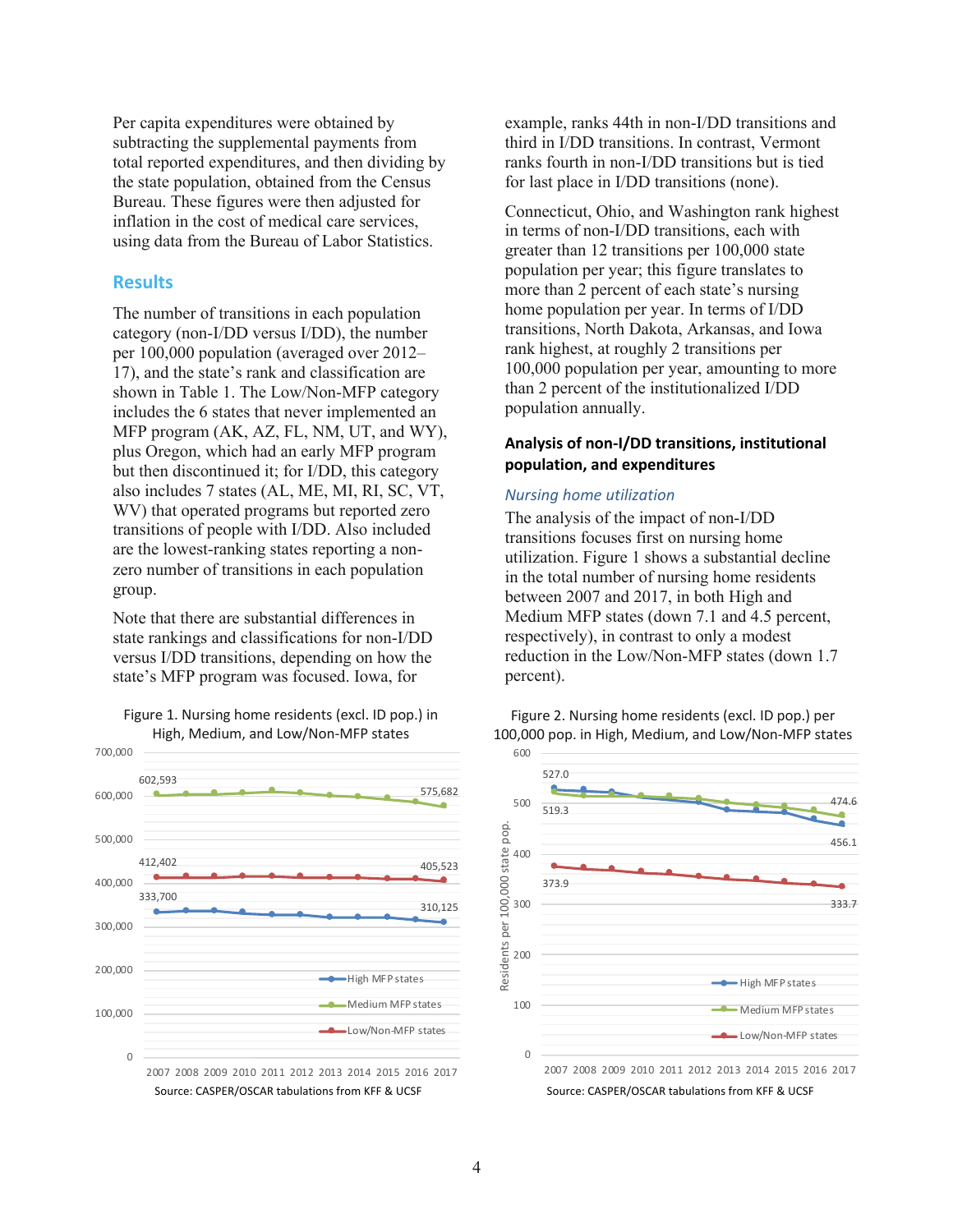

#### Figure 3. "Permanent stay" nursing home residents in High, Medium, and Low/Non-MFP States

The story is somewhat different when population growth is taken into account. Even in the Low/Non-MFP states, there has been a reduction in nursing home utilization relative to state population (Figure 2). However, the reduction has been much more rapid in High MFP states (decline of 71.0 per 100,000 population, compared to 40.2 in the Low/Non-MFP states). These figures represent averages across the states in each group.

#### *Residents expecting permanent stay*

If MFP programs do indeed help states reduce their nursing home utilization, are they, as intended, transitioning people who would otherwise have remained stuck in institutions, or are they merely speeding up the return home of people who would have transitioned eventually even without MFP? Figure 3 focuses on "permanent stay" nursing home residents: those whose expectation on admission or readmission was that they would not be returning to the community. This group would seem to be unlikely to leave the institution without substantial support.

Between 2012 and 2018, Medium (3.7 percent reduction) and especially High MFP states (7.0 percent) saw greater reductions in "permanent



Figure 4. Nursing home occupancy rates in High,

stay" nursing home residents than did the Low/Non-MFP states (2.4 percent).

### *Nursing home occupancy*

When a nursing home bed is vacated by a resident who transitions to the community, does that bed quickly get filled by someone else? Nursing home occupancy rates should shed light on that question. As Figure 4 shows, occupancy rates declined for all three groups of states, but the decline was larger in High and Medium MFP states (down 6.1 and 5.4 percentage points, respectively) than in Low/non-MFP states (4.0).

#### *Nursing home expenditures*

Findings on declines in the nursing home population are confirmed by examining inflation-adjust expenditures (Figure 5). While spending in Low/non- MFP states declined only modestly between 2010 and 2016 (down \$10.77 per capita, averaged across states), the decline was more than twice as large in High and Medium MFP states (\$29.52 and \$23.72, respectively).

## *HCBS percentage of LTSS spending*

The so-called rebalancing percentage, or the proportion of Medicaid LTSS spending devoted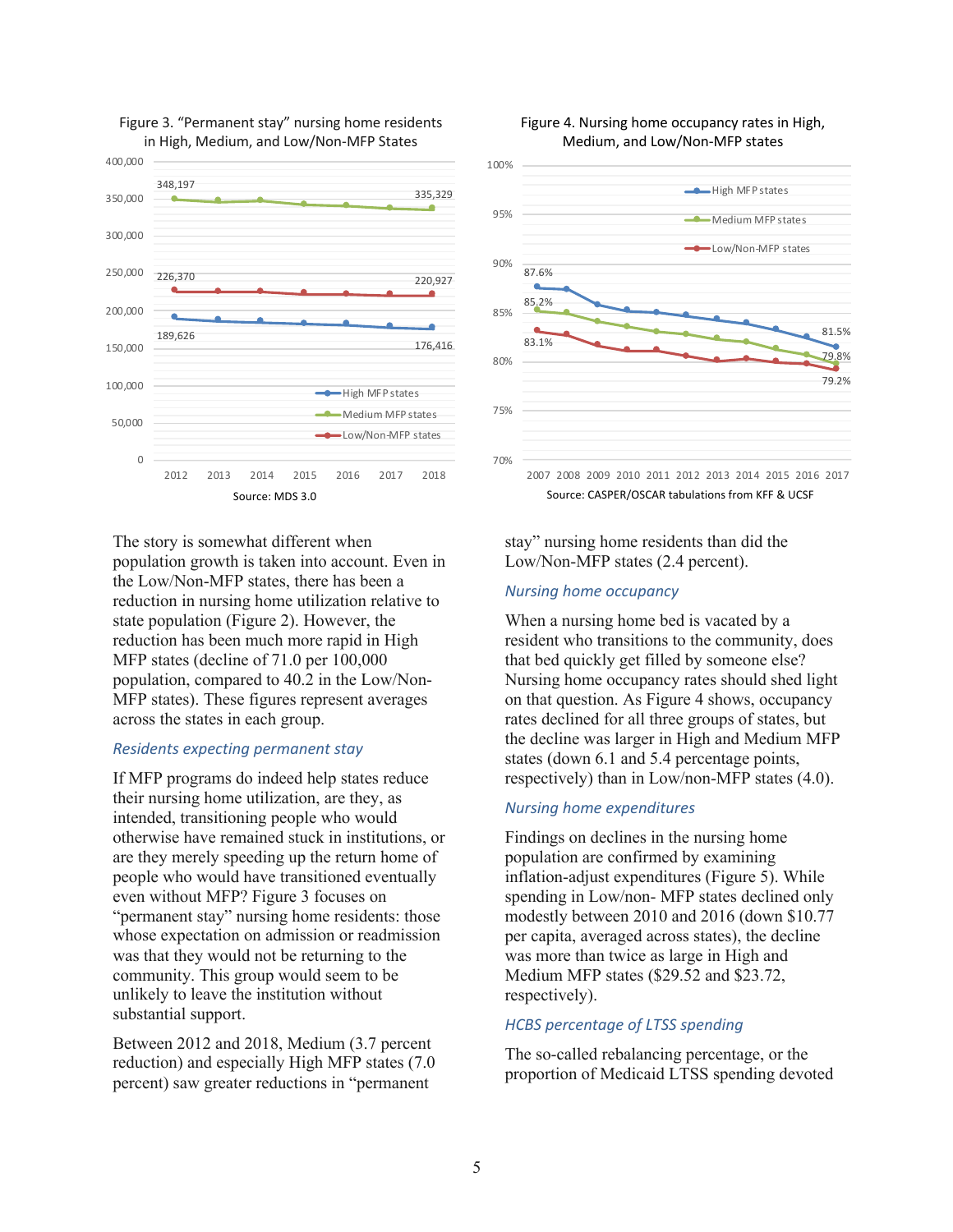

Figure 5. Per capita, inflation-adjusted nursing home expenditures in High, Medium, and Low/Non-MFP states

to HCBS, is shown in Figure 6. Between 2010 and 2016, all three groups of states, on average, increased the share of non-I/DD LTSS expenditures going to HCBS. The shift from institutional spending to HCBS occurred more rapidly in both High and Medium MFP states (up 7.6 and 7.3 percentage points, respectively) than in the Low/non-MFP states (4.0 percentage points).

# **Analysis of I/DD transitions, institutional population, and expenditures**

Data on people living in institutions specifically for people with intellectual disabilities (ICF/IID) is not as extensive as for nursing homes. In this section, the classification of states as High, Medium, or Low/non-MFP shifts to that shown in the right-hand columns of Table 1.

#### *Institutional utilization*

This analysis includes people living in ICF/IID and the subset of nursing home residents identified as having intellectual disabilities. The institutional population with ID is shown in Figure 7. Continuing a decades-long trend in the deinstitutionalization of people with ID, all three groups of states show declines in the institutional population. Between 2007 and 2017, particularly rapid deinstitutionalizion is

Figure 6. HCBS percentage of non-I/DD Medicaid LTSS expenditures in High, Medium, and Low/Non-MFP states



Figure 7. Institutional residents with I/DD per 100,000 pop. in High, Medium, and Low/Non-MFP states



apparent in both High MFP states, which saw an average decline of 16.6 institutionalized persons with ID per 100,000 state population, and

Medium MFP states, which were down 12.0 persons per 100,000 populations over the decade. In contrast, Low/non-MFP states, whose institutional utilization was already much lower than in the other states, saw a relatively modest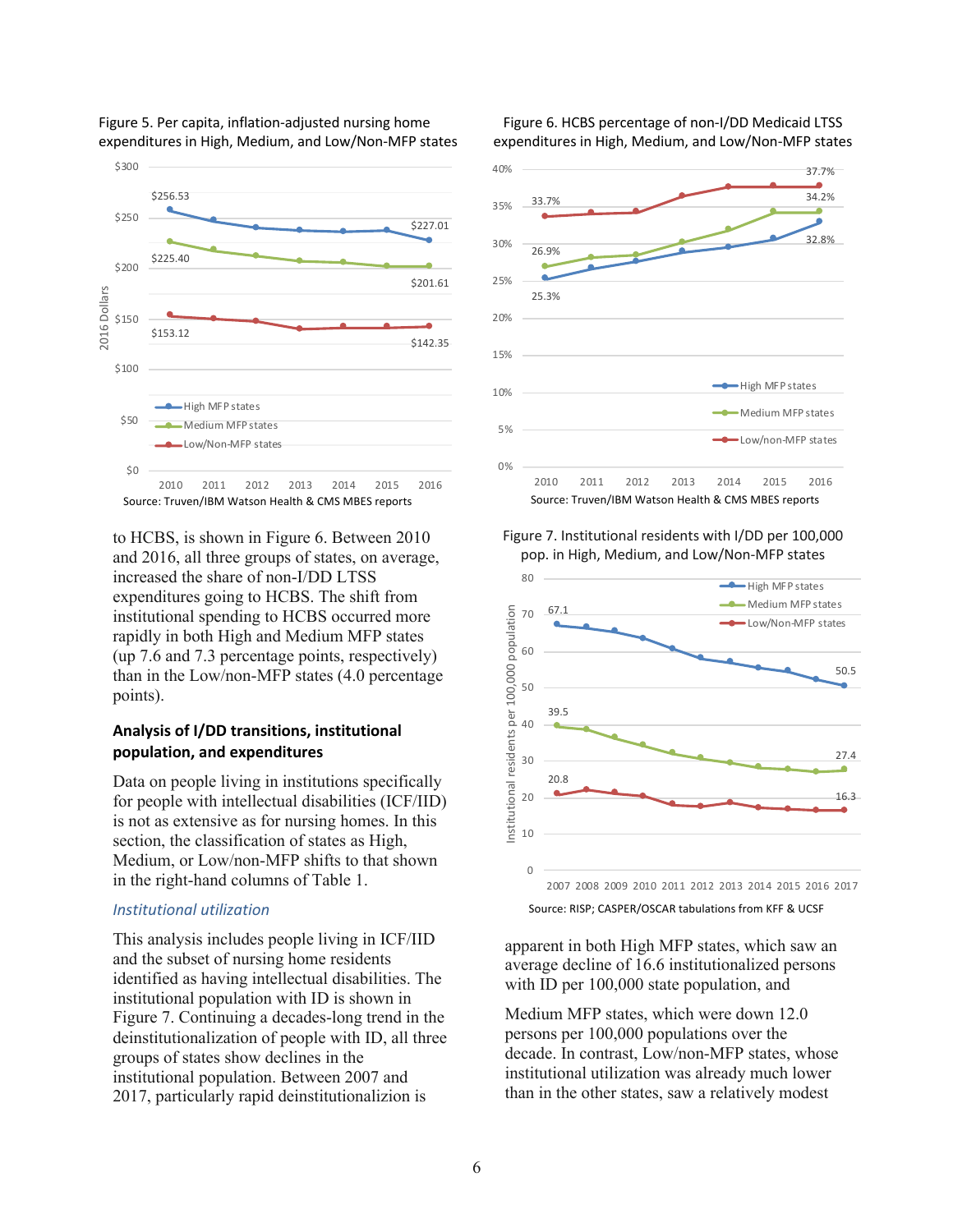

Figure 8. Per capita, inflation-adjusted ICF/IID expenditures in High, Medium, and Low/Non-MFP states

Source: Truven/IBM Watson Health & CMS MBES reports

drop of 4.0 persons with ID living in institutions per 100,000 state population.

# *ICF/IID expenditures*

A similar story is apparent in Medicaid expenditure data. Figure 8 focuses exclusively on institutions for individuals with intellectual disabilities (breakdowns of nursing home expenditures by disability type are not available). Both High and Medium MFP states saw large declines in per capita, inflationadjusted expenditures on ICF/IID between 2010 and 2016: down by an average of \$18.25 and \$20.63 per capita, respectively. Over the same period, per capita expenditures in Low/non-MFP dropped an average of \$3.53.

## *HCBS percentage of LTSS spending*

A look at the proportion of Medicaid LTSS expenditures that are going to HCBS, as opposed to institutional services, reveals similar trends (Figure 9). Averaged across the Low/non-MFP states, the "rebalancing percentage" increased by a modest 1.8 percentage points. In contrast, the increases in High and Medium MFP states were substantially larger, at 9.4 and 8.8 percentage points, respectively.



Source: Truven/IBM Watson Health & CMS MBES reports

# **Conclusions**

Based on institutional population data from multiple sources and on LTSS expenditure data, analyzed separately for two distinct populations, this report offers evidence that states with robust Money Follows the Person programs fared better than states without MFP or with minimal MFP programs in terms of reducing institutional populations and expenditures and in rebalancing their LTSS systems. A limitation of this analysis is that it is not possible to conclude definitively that MFP was the cause of these gains, but it certainly appears that this program is a tool that states use to help them speed up the process of reducing reliance on institutional LTSS and increasing use of HCBS.

Of particular importance are findings showing declines in nursing home occupancy rates and reductions in the nursing home population expecting never to return to the community. Those skeptical of the impact of MFP have sometimes questioned whether institutions simply find other residents to fill beds vacated by those who transition back to the community, and whether the people targeted for transition really would have remained institutionalized were it not for the services provided under MFP, as opposed to eventually returning to the

Figure 9. HCBS percentage of I/DD Medicaid LTSS expenditures in High, Medium, and Low/Non-MFP states